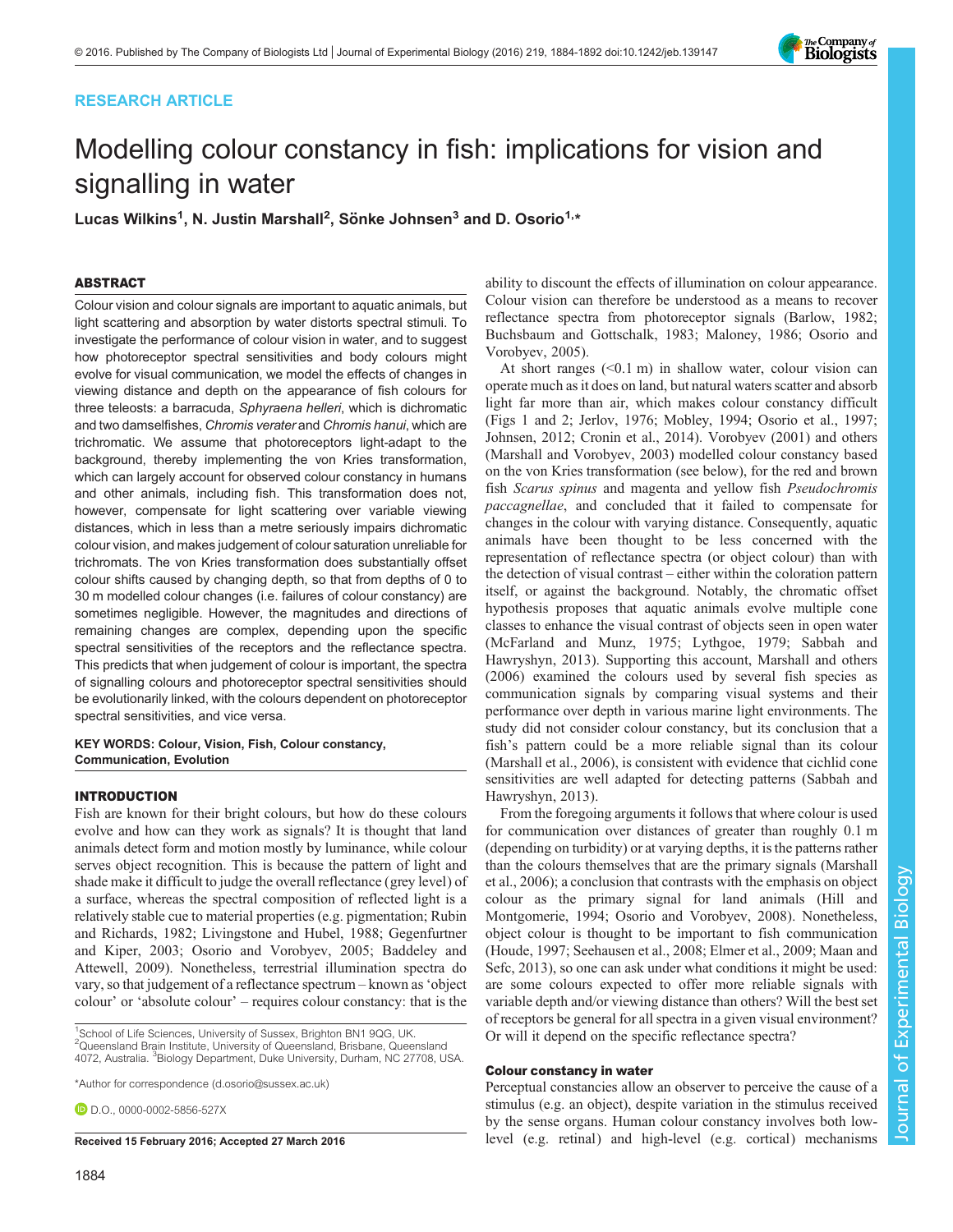<span id="page-1-0"></span>

Fig. 1. The visual scene. The object fish (purple) is illuminated directly from above (1) via both single and multiple scattering events in the water (2). The observer fish (green) is at the same depth. Light reaching the observer from the direction of the stimulus is a combination of light scattered by the water (3) and light reflected from the stimulus (4). Light reflected by the stimulus is lost though scattering and absorption (5). We model the object viewed against a background, which is either horizontal space light, that is the light seen in open water, or a surface reflecting equally at all wavelengths (not illustrated). Note that light reaching the eye from the achromatic background changes with the viewing distance of the object, whereas the open-water background is fixed.

[\(Brainard and Freeman, 1997;](#page-7-0) [Smithson, 2005;](#page-8-0) [Foster, 2011](#page-7-0)), but it is logical to start with physiologically and mathematically the simplest colour constancy mechanism, namely the von Kries transformation, whereby each photoreceptor's response is normalised to the average for that receptor class across the image (Eqns 3,4; [Worthey and Brill, 1986](#page-8-0); [Smithson, 2005](#page-8-0); [Foster, 2011\)](#page-7-0).

The von Kries transformation can, at least formally, be attributed to light adaptation, which takes place in photoreceptors and other early stages of visual processing [\(Vanleeuwen et al., 2007](#page-8-0); [Sabbah](#page-8-0) [et al., 2013](#page-8-0)), and given the universality of light adaptation, it is not surprising that all animals tested, including insects, terrestrial vertebrates and fish, have colour constancy ([Dörr and Neumeyer,](#page-7-0) [1997](#page-7-0), [2000; Chittka et al., 2014\)](#page-7-0). It is, however, difficult to identify the specific mechanism; for example, [Neumeyer and co-workers](#page-7-0) [\(2002\)](#page-7-0) found that goldfish colour constancy is consistent with a von Kries transformation, but there is evidence that colour constancy in guppies improves with experience ([Intskirveli et al., 2002](#page-7-0)), which is indicative of higher-level processes. Also, it is has been suggested that the spectral opponent responses of horizontal cells in teleost

retinas have a role in colour constancy ([Kamermans et al., 1998](#page-7-0)). As horizontal cells receive multiple, and often colour opponent, receptor inputs, their involvement implies a role for interactions between different spectral receptors, which is inconsistent with a von Kries mechanism [\(Vanleeuwen et al., 2007](#page-8-0)).

#### The model

Here, we evaluate the potential and limitations of colour vision and colour signalling in water by modelling of the propagation of light in coral reef water to a depth of 30 m. We estimate the responses of fish photoreceptors viewing a set of 25 fish reflectance spectra over a range of depths and distances (Figs 1–[3\)](#page-2-0).

To implement the von Kries transformation the model receptor responses are normalised, either to the horizontal space light – i.e. the background radiance in open water with a horizontal line of sight – or to an achromatic background. These two idealised backgrounds are fundamentally different because the spectral composition of light from a reflecting surface changes with viewing distance, whereas the light from open water is fixed.

We consider three coral reef teleost fish (Fig. 2): a barracuda, Sphyraena helleri Jenkins 1901, which like many open-water fish is dichromatic (see the Materials and Methods), and two damselfishes, Chromis verater Jordan and Metz 1912 and Chromis hanui Randall and Swerdloff 1973. Both damselfishes are trichromatic, but they have markedly different photoreceptor spectral sensitivities, with that of C. hanui being more widely separated and extending into the UV. We do not model tetrachromatic fish vision [\(Neumeyer, 1992\)](#page-7-0), but we expect this to be qualitatively similar to that for trichromats [\(Kelber and Osorio, 2010](#page-7-0)).

Our aim is not to predict any particular optimal system for colour communication, which would require details of the fish's vision, colours, behaviour and visual environment, but rather to understand the adaptive landscape on which fish colours and colour vision co-evolve ([Seehausen et al., 2008;](#page-8-0) [Miyagi et al., 2012\)](#page-7-0). Specifically, we aim to: (1) compare trichromacy and dichromacy; (2) examine the effects of varying photoreceptor spectral tuning in trichromats; (3) model how the reflectance spectrum affects colour constancy; and (4) determine whether performance is sensitive to an openwater or a reflective surface background.

## MATERIALS AND METHODS

#### Illumination and viewing conditions

Light scatter and absorption mean that, in water, the illumination spectrum falling on a surface is dependent on its orientation (Figs 1 and 2; [Johnsen, 2012](#page-7-0)). We assume here that the surface being viewed is Lambertian (matte) and oriented perpendicular to a horizontal line of sight. The background is either open water



Fig. 2. Illumination spectra and photoreceptor spectral sensitivities. (A) Modelled illumination spectra in coral reef water at depths of 0, 10, 20 and 30 m (see the Materials and Methods). Note that the light flux at 10 m exceeds that at the surface in the 450-500 nm range, this is due to scattered light, and is dependent on the orientation of the stimulus relative to the surface. (B) Spectral sensitivities of the fish photoreceptors used in our models: the barracuda Sphyraena helleri, a dichromat (top panel) and the trichromats Chromis hanui (bottom panel, solid lines) and Chromis verater (bottom panel, dotted lines). S, M, L: short, medium and long wavelength photoreceptors, respectively.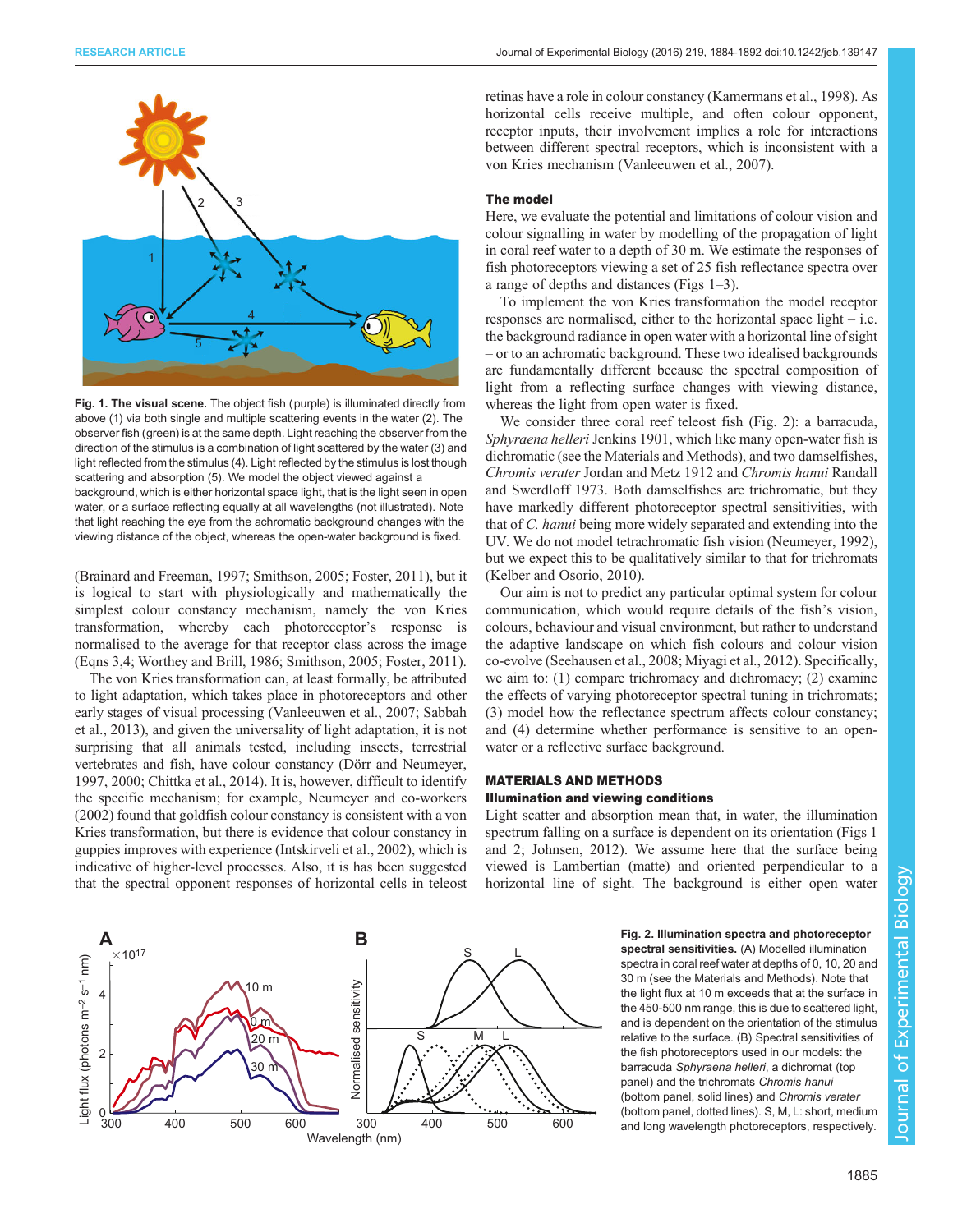<span id="page-2-0"></span>

Fig. 3. Fish reflectance spectra. Twenty-five reflectance spectra from coral reef fish ([Losey](#page-7-0) [et al., 2003](#page-7-0)) used for the models. The line colours are given by the CIE loci of the spectra, and so approximate their appearance to a human. (A–F) To identify natural categories of spectra (as opposed to classifications based on visual responses) they are placed into six groups (I–VI in A–F, respectively) by normalising them to their respective maxima, square-root transformation (to reduce effects of overall reflectance) and then classifying them with the MatLab (v.2012a) k-means clustering algorithm, using the 'correlation' parameter. This classification is a convenient way to group the colours according to their reflectance spectra, as opposed to photoreceptor excitations and it is interesting to note how they cluster and shift in the fish colour spaces [\(Figs 4](#page-3-0), [5,](#page-4-0) [7](#page-5-0) and [8\)](#page-6-0).

('space-light'; [Johnsen, 2012](#page-7-0)) or a matte spectrally neutral surface (i.e. with equal reflectance across the spectrum) at the same distance as the object. The key difference is that light from a reflecting surface varies with distance, whereas space-light is constant. In fact, the reflectance spectra of natural backgrounds, such as sand or coral rubble, are probably not achromatic, but tend to increase linearly with wavelength (giving a brownish colour), but any difference would have minimal impact on our conclusions [\(Osorio et al.,](#page-7-0) [1997](#page-7-0)).

#### Aquatic illumination, absorption and scattering

Clear tropical coastal waters, such as those of coral reefs, have maximum transmission at about 500 nm ([Fig. 2](#page-1-0)A; [Jerlov, 1976](#page-7-0)). We model spectrally selective scatter by suspended particles following [Mobley \(1994\)](#page-7-0) and [Johnsen \(2012\)](#page-7-0). The main optical processes, schematised in [Fig. 1](#page-1-0), can be formalised by a differential equation (Eqn 1), which equates the change in horizontal radiance viewing distance with:  $(1)$  a positive contribution, denoted S, that describes the amount of light, of wavelength  $\lambda$ , entering the ray, which is predominantly via scattering; and (2) a negative contribution that describes its attenuation (absorption and out-of-ray scattering), proportional to the radiance, which is denoted by a constant α. The horizontal viewing condition makes it possible to treat the medium as uniform along the viewing axis, so S and  $\alpha$  do not depend on viewing distance (although they do change with depth). Thus:

$$
\frac{d}{dx}L(x) = S - \alpha L(x),\tag{1}
$$

where x is the distance from the subject and  $L(x)$  is the radiance. Constants  $\alpha$  and S were calculated using Hydrolight (Sequoia Scientific) for a Case I bio-optical model, assuming a chlorophyll concentration of 0.5 mg  $m^{-3}$ .

Eqn 1 can be rewritten in terms of the radiance at the object  $L_0$ (viewing distance of zero) and a 'space-light' term  $L_b$  – equal to  $S/\alpha$ 

– which is the radiance of open water (viewing distance in the infinite limit):

$$
L(x) = L_0 e^{-\alpha x} + L_b (1 - e^{-\alpha x}), \tag{2}
$$

where  $L(x)$  is the radiance at distance x from the object,  $\alpha$  is again the attenuation coefficient, which equals the sum of the absorption coefficient and the scattering coefficient. In this form, it is evident that the horizontal radiance is a mixture of the reflected radiance and the space-light, weighted by an exponentially decreasing function of distance.

## Photoreceptor responses

We model receptor responses of three teleosts, S. helleri, C. verater and C. hanui ([Fig. 2](#page-1-0)), which live in or around corals reefs. The fishes' photoreceptor sensitivities are derived from photopigment absorbances and the transmission of their ocular media [\(Losey et al.,](#page-7-0) [2003\)](#page-7-0). The 25 reflectance spectra are from freshly captured coral reef fish in Hawaii, which were measured with illumination normal to the surface, and the detector at 45 deg (Fig. 3; [Marshall et al.,](#page-7-0) [2003a](#page-7-0)).

For modelling receptor responses with light adaptation, photoreceptor quantum catches  $q_i$  for each receptor are defined as:

$$
q_i = \int_{\Lambda} L(\lambda) r_i(\lambda) d\lambda, \qquad (3)
$$

where  $r_i$  is the rate at which photons activate the photopigment (assuming all photopigment molecules are available for transduction), and  $\Lambda$  represents the wavelength range over which the integral is performed, in this case 300 to 700 nm.

The responses are transformed to a von Kries adapted value,  $v_i$ , by division by the quantum catch from the adapting background radiance  $b_i$ :

$$
v_i = q_i/b_i \tag{4}
$$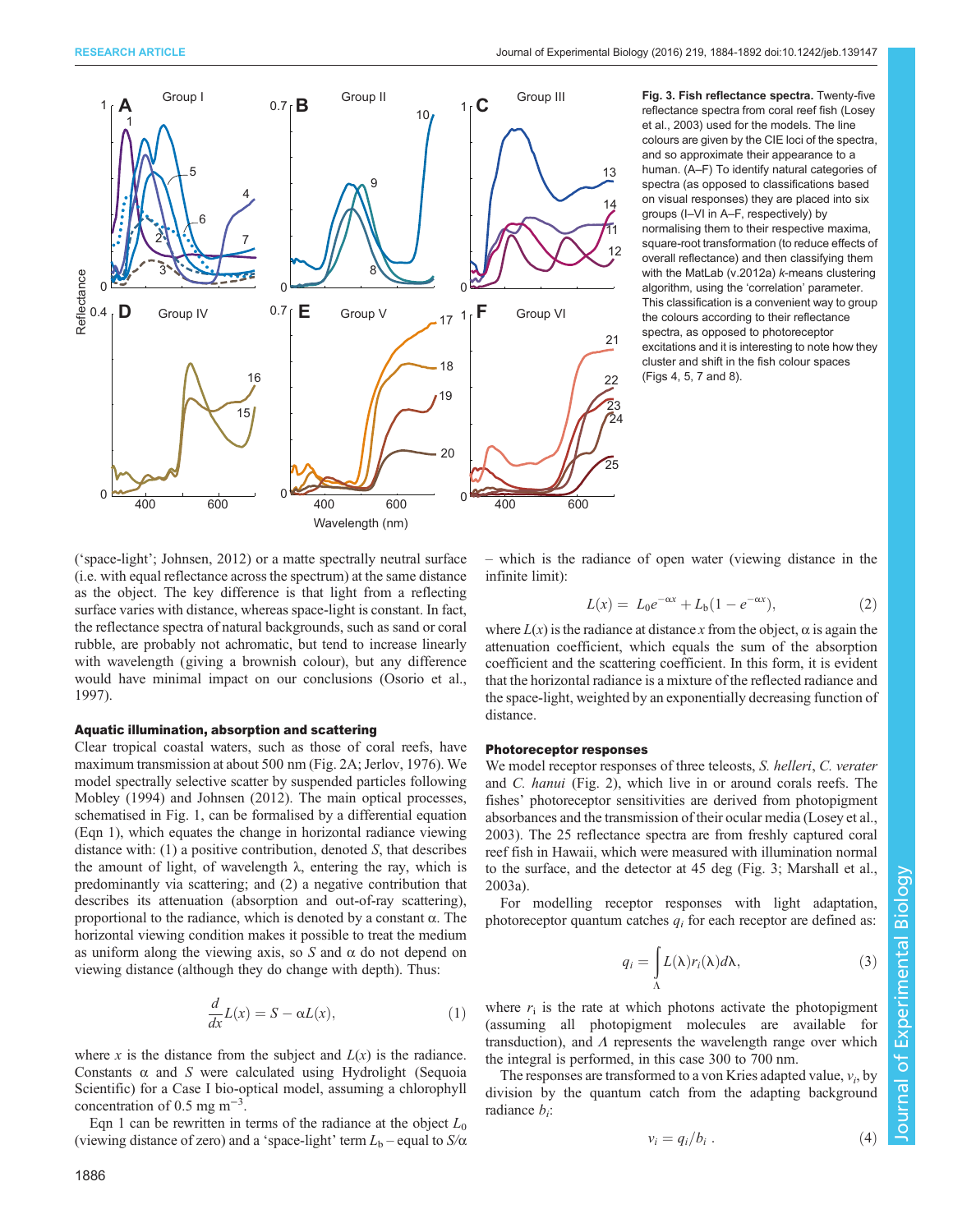<span id="page-3-0"></span>The transformed values are converted into normalised chromaticity coordinates,  $n_i$ , by division by total photoreceptor quantum catch:

$$
n_i = v_i / \sum_i v_i \ . \tag{5}
$$

These two steps normalise the response relative to the background radiance.

We then assume that receptor responses are compared by opponent mechanisms to give chromatic signals [\(Kelber et al.,](#page-7-0) [2003](#page-7-0)). Normalisation of these signals (discounting overall intensity) allows us to represent the dichromat's chromatic signal using the formula:

$$
X = (L - S)/(L + S) \tag{6}
$$

and to project the trichromatic space in a two-dimensional chromaticity diagram (Maxwell's triangle). The projection gives two chromaticity values by a linear transform, namely:

$$
X = \frac{\sqrt{2}}{2}(n_1 - n_3) = \frac{\sqrt{2}}{2}(L - S),
$$
\n(7)

$$
Y = \sqrt{\frac{2}{3}}[n_2 - (n_1 + n_3)/2] = \sqrt{\frac{2}{3}}[M - (L + S)/2],
$$
 (8)

with  $n_i$  being ordered by the wavelength of peak sensitivity ( $\lambda_{\text{max}}$ ) from short to long. L, M and S refer to the responses of the long, medium and short wavelength sensitive photoreceptor responses, respectively [\(Fig. 2](#page-1-0)), either before or after normalisation to the background (Eqn 4). Note that although scattered light in clear water generally looks blue to divers and objects become bluer with increasing distance, it is implicit in our model that object colours would move to the achromatic point with increasing distance.

#### Modelling discrimination thresholds

A failure of colour constancy can be behaviourally significant only if the shift exceeds the colour discrimination threshold, or one justnoticeable difference (JND; here 1 JND will be detected 75% of the time from two alternatives). We consider only chromatic signals (i.e. changes in hue and saturation) and assume that colour thresholds are independent of light intensity (i.e. Weber's law holds; [Kelber et al.,](#page-7-0) [2003\)](#page-7-0), with receptor noise equivalent to a contrast of 0.05 in each cone type (Figs 4[,6](#page-4-0)[,7;](#page-5-0) eqns 3,4 in [Vorobyev and Osorio, 1998\)](#page-8-0). This estimate of the JND is similar to a recent estimate for a bird ([Olsson](#page-7-0) [et al., 2015\)](#page-7-0), although in reality, the effects of the ambient illumination – which changes with depth – on receptor photon catch are likely to affect the discrimination thresholds [\(Marshall and](#page-7-0) [Vorobyev, 2003](#page-7-0)).

#### Notes on terminology

The terms hue, saturation and brightness refer to aspects of human colour perception ([Wyszecki and Stiles, 1982](#page-8-0)), which cannot at present be defined for any animal [\(Kelber and Osorio,](#page-7-0) [2010](#page-7-0)). Here, we use geometric definitions that parallel the human terms. We decompose the space into a brightness axis, and an n−1 dimensional chromaticity space. The location in a chromaticity space is given by dividing the receptor catch coordinates by the sum of receptor values (nominally brightness). Saturation is the distance from the centre of the chomaticity space and hue is the remaining dimension(s). It follows that a dichromat does not distinguish hue, a trichromat has one dimension of hue and a tetrachromat has two. Note also that the n-chromacy (di-, tri- etc.) is defined not by the number of spectrally distinct cone photoreceptors in the eye but by the number of primaries needed to match any colour. Here, in the absence of direct behavioural evidence, we assume that S. helleri is a dichromat and the Chromis species are trichromats.

## RESULTS

We model photoreceptor responses of three fish to fish reflectance spectra ([Fig. 3\)](#page-2-0) in coral reef water. The models predict how varying the viewing distance, depth and background [\(Fig. 1](#page-1-0)) will affect receptor responses and chromatic signals after photoreceptor adaptation to the background (Eqns 3 and 4). Modelled colours are plotted in chromaticity diagrams, which represent the colour based on photoreceptor quantum catches (Eqns 3-5, 7,8), in terms of the chromatic aspects of colour (i.e. hue and saturation for humans; [Wyszecki and Stiles, 1982](#page-8-0)), independent of intensity (or brightness). A dichromat has a single chromatic dimension, so



S. helleri as a function of depth and

distance. Plots show modelled shifts of fish spectra in [Fig. 3](#page-2-0). (A) With distance at 2 m depth against an achromatic background, tickmarks show the chromatic signal at 0, 1 and 2 m, the first metre is coloured as in [Fig. 3](#page-2-0). (B) With depth from 0 m to 30 m at a distance of 0.3 m (c.f. [Figs 5](#page-4-0) and [7\)](#page-5-0), tickmarks indicate 10 m intervals, coloured from red to blue with increasing depth. It is assumed that photoreceptors are adapted to the achromatic background [\(Fig. 1\)](#page-1-0). The origin corresponds to the achromatic point. Numbers along the left and right margins identify the spectra, arranged in the six groups identified in [Fig. 3,](#page-2-0) and the scale along the upper and lower margins indicates the just noticeable differences (JNDs) for the chromatic signal, assuming a Weber fraction of 0.05 in both cone types.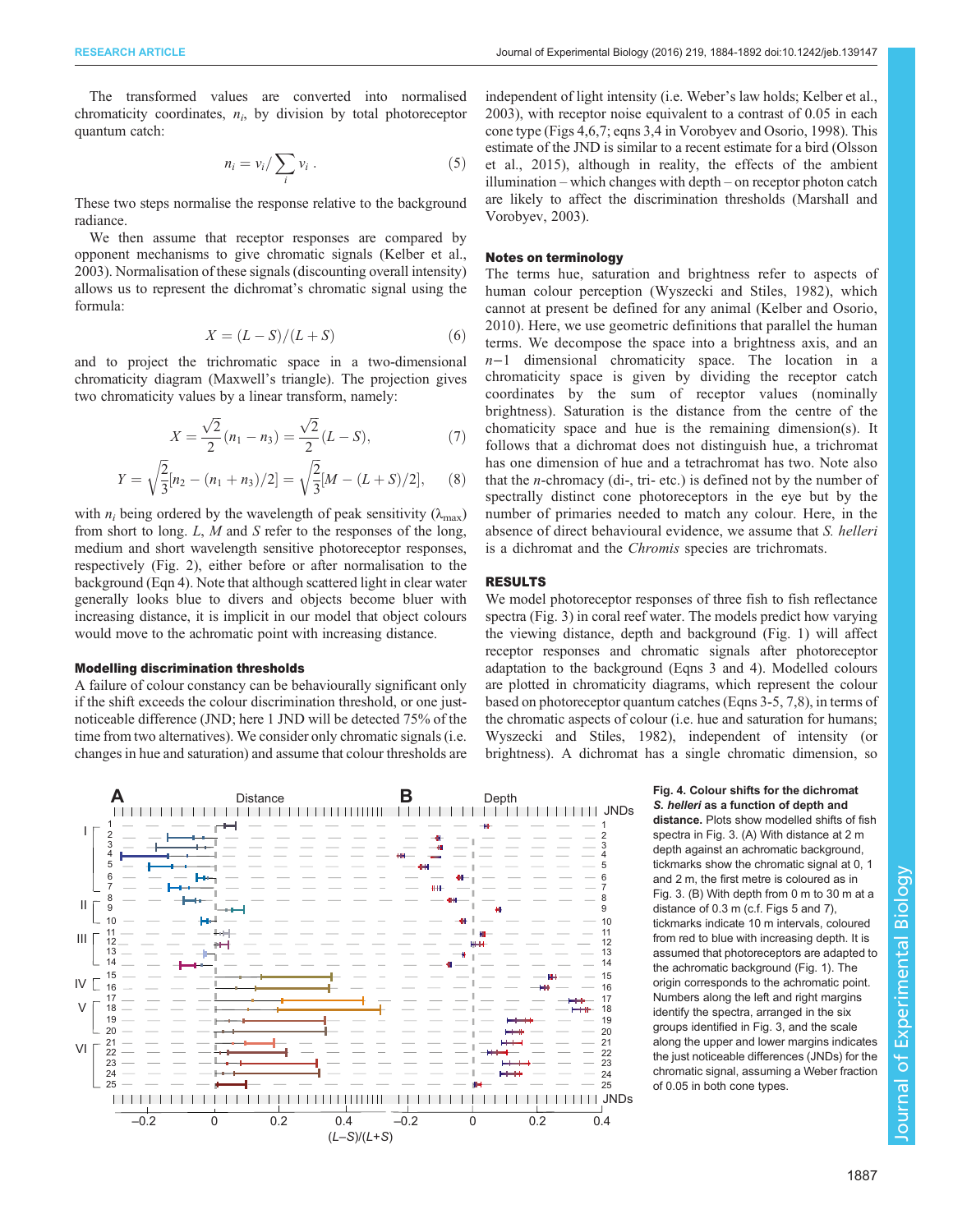<span id="page-4-0"></span>

Fig. 5. Colour shifts for trichromats with varying viewing distance. The fish spectra in [Fig. 3](#page-2-0) viewed at varying distance at 2 m depth from 0 to 100 m (effectively infinity) with von Kries normalisation of modelled receptor responses to an achromatic background. Tickmarks show the chromatic signal at 1 m intervals, with the first metre coloured as in Fig. 3. Plots are receptorbased chromaticity diagrams for (A) C. verater and (B) C. hanui, which represent the colours on a plane of equal brightness (Fig. 6; Eqns 3–5, 7 and 8). With increasing distance, the predominant shift is a decrease in saturation, with colours moving towards the achromatic point (i.e. the origin) as a result of scattered light. Minor hue shifts are apparent in the curvature of the lines, and the variable 'hooks' seen at long ranges. The effects are very similar for an open-water background and at greater depths.

colours are represented on a line [\(Fig. 4](#page-3-0)), whereas trichromats have two dimensions, which are represented by a plane (Figs 5–[7](#page-5-0)).

### Variation in distance

We modelled the effects of varying viewing distance from 0 to 100 m against open water and a spectrally neutral reflector at the

same distance as the object. Visibility falls rapidly, so 100 m is in effect infinity ([Figs 4](#page-3-0) and 5; [Loew and Lythgoe, 1975](#page-7-0); [Cronin et al.,](#page-7-0) [2014\)](#page-7-0). Light scatter and absorption ([Fig. 1](#page-1-0)) cause colours to become less saturated with increasing distance, shifting them towards the achromatic point [\(Figs 4](#page-3-0) and 5), which is by definition the background colour. For the trichromatic Chromis species, spectrally selective absorption has a slight effect, causing hue shifts, which are seen as 'hooks' on the plots in the chromaticity diagram (Fig. 5), evident at ranges exceeding 3 m.

An open-water background does not change with viewing distance, so that the photoreceptor adaptation state is fixed, and von Kries colour constancy can have no effect. By comparison, a reflecting background in the same plane as the object changes with distance in a similar manner to the object, which does allow the von Kries transform to take effect. However, the transform corrects for multiplicative effects (effects of illumination or absorption in most real-world cases), which do not apply to scattering and, in fact, the modelled colour changes for the open-water and solid backgrounds are qualitatively similar, with colours moving toward the achromatic point [\(Fig. 4](#page-3-0)A and Fig. 5). Thus, the model implies that receptor adaptation to the background will not affect colour changes caused by varying viewing distance, because scatter dominates light absorption by water ([Figs 1](#page-1-0) and [2](#page-1-0)).

## Variation in depth

We modelled receptor responses of the three fish species for depths of 0–30 m ([Fig. 2](#page-1-0)), with a viewing distance of 0.3 m. Here, photoreceptor adaptation substantially offsets the effects of changing depth on the relative rates of photon absorption by the different spectral receptors [\(Fig. 4](#page-3-0)B, Figs 6 and [7\)](#page-5-0). Nonetheless, residual changes ([Fig. 4](#page-3-0)B, [Figs 7](#page-5-0) and [8](#page-6-0)) may exceed the colour discrimination threshold, and so might cause failures of colour constancy.

For the dichromat S. helleri, which has one chromatic dimension, all the residual changes are towards the achromatic point with increasing depth, but they vary in magnitude for different spectra [\(Fig. 4](#page-3-0)B), ranging from <1 to >3 JNDs. The larger shifts are for spectra that reflect strongly at long wavelengths, which lie to the right of the neutral point.

For the trichromatic Chromis species, residual shifts vary substantially in their magnitudes and their directions in colour



Fig. 6. Shifts of trichromatic colour loci due to photoreceptor adaptation at depths from 0 m to 30 m (lines) and colour discrimination thresholds (ellipses). The lines shows the correction imposed by receptor adaptation for a depth range of 0-30 m (red: shallow, blue: deep) for C. verater (A) and C. hanui (B) adapted to horizontal space light. The magnitudes of the transformation vary across the colour space. Differences between the two species are related to the differences in receptor sensitivities ([Fig. 2](#page-1-0)). Corrections are dependent on the chromatic locus; they are smallest for spectra that excite single photoreceptors and largest for those that excite both long (L) and medium (M) wavelength receptors. C. hanui has larger corrections than C. verater probably because of the greater spectral separation of the photoreceptors. Ellipses show approximate colour discrimination thresholds estimated assuming that receptor noise limits performance with a Weber fraction of 0.05 in all three cones ([Vorobyev and Osorio, 1998](#page-8-0)). The boundary lines plot the monochromatic loci for depths 0 m and 30 m. Shifts produced by adaptation to an achromatic background are similar. S, short wavelength photoreceptor.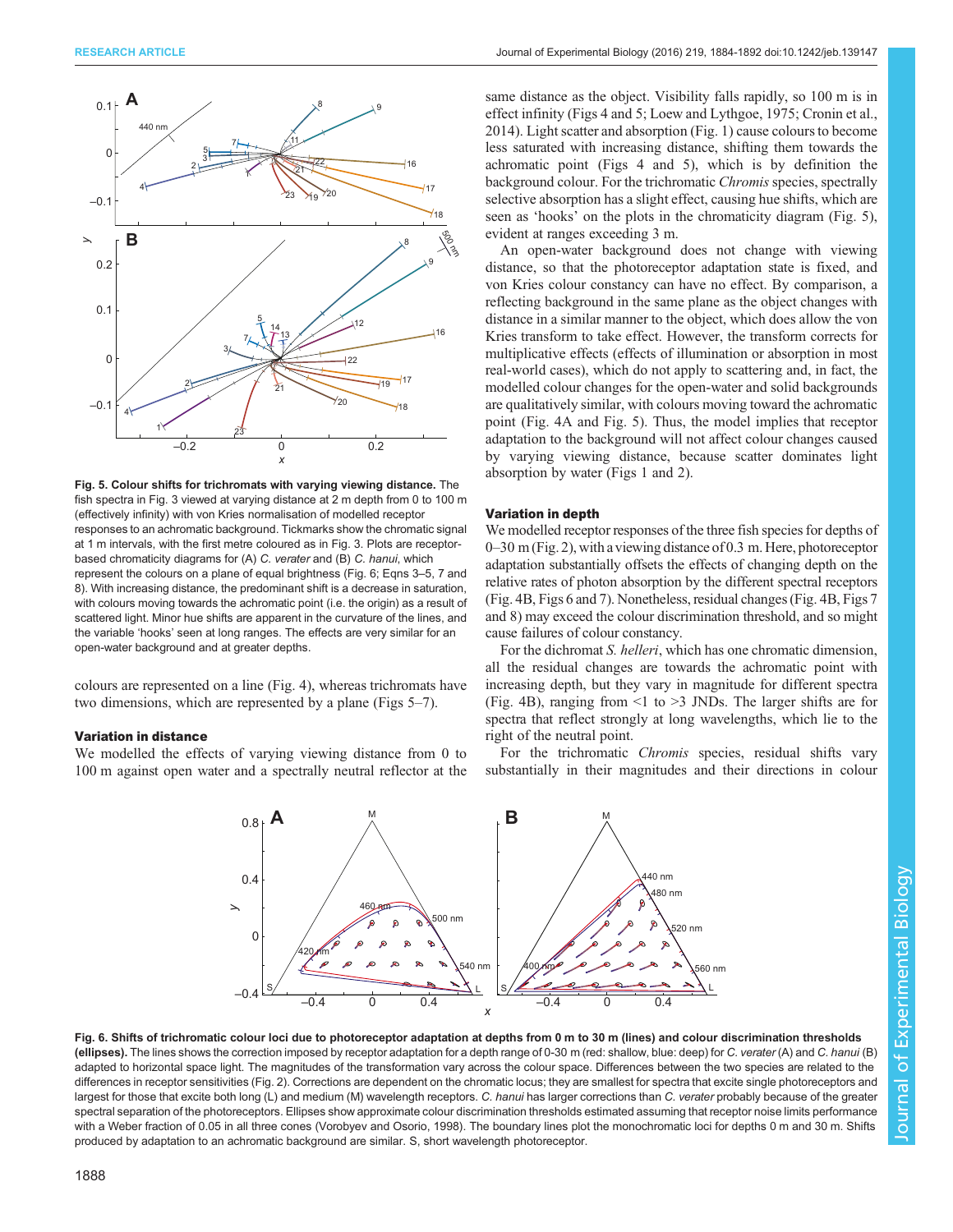<span id="page-5-0"></span>

Fig. 7. Colour shifts for trichromats after correction by the von Kries transformation. Shifts of loci in the colour spaces of C. verater (A,C) and C. hanui (B,D) to the fish spectra ([Fig. 3](#page-2-0)) after receptor adaptation to background radiance from 0 m (red) to 30 m depth (blue), with tickmarks at 10 m intervals, for horizontal space light (open water) and achromatic backgrounds. The axes and plotting conventions are as for [Fig. 4B](#page-3-0), [Figs 5](#page-4-0) and [6.](#page-4-0) The residual changes vary substantially in magnitude and direction. Grey ellipses are the 1 JND values as plotted in [Fig. 6.](#page-4-0) Numbers identify the spectra as given in [Fig. 3](#page-2-0) and are coloured schematically according to their group (I–VI) in that figure.

space (Figs 7 and [8](#page-6-0)). For C. *hanui*, the shifts range from 0.005 to 0.05, with a mean of 0.025 units, in the  $x-y$  colour space, whereas for C. verater, shifts are smaller, ranging from 0.005 to 0.04, with a mean of 0.015 units. These values can be compared with the JND, which ranges from 0.01 to 0.02 units, depending on location and direction in the colour space ([Figs 6](#page-4-0) and 7). The difference between the two species is probably due mainly to the spectral sensitivities of C. verater photoreceptors being more closely spaced than those of C. hanui, but the particular spectral locations of the receptors is also relevant ([Fig. 2](#page-1-0); [Worthey and Brill, 1986](#page-8-0); [Osorio et al., 1997](#page-7-0)) and it is evident that the direction and magnitude of shifts depend upon the specific set of photoreceptors, the spectra and the viewing conditions (illumination spectrum and adapting background). Also, there are examples of metamerism, where different spectra have the same colours, for instance, spectra 15 and 16 are almost identical for *C. hanui*, but not for *C. verater* [\(Fig. 3D](#page-2-0) and Fig. 7).

#### **DISCUSSION**

To examine how absorption and scattering of light might affect colour vision and communication in water ([Fig. 1\)](#page-1-0), we modelled chromatic signals for three species of fish viewing fish reflectance spectra. There are four scenarios: either the distance from the viewer to the object varies at a fixed depth [\(Fig. 4](#page-3-0)A and [Fig. 5](#page-4-0)) or the depth varies at a fixed distance ([Fig. 4B](#page-3-0), [Figs 6](#page-4-0)–[8\)](#page-6-0) and the background is either open water or a grey surface at the same location as the object. We assume that colour constancy is provided by normalisation of receptor responses to the background [\(Smithson, 2005](#page-8-0); [Foster,](#page-7-0) [2011](#page-7-0); [Neumeyer et al., 2002](#page-7-0)). Fish may have additional retinal [\(Kamermans et al., 1998,](#page-7-0) [Vanleeuwen et al., 2007](#page-8-0)) and higher-level

mechanisms ([Intskirveli et al., 2002;](#page-7-0) [Smithson, 2005;](#page-8-0) [Foster, 2011\)](#page-7-0) but is it logical to start with von Kries constancy.

#### Variation in viewing distance

As the distance to the object changes, scatter and absorption remove light and light is scattered into the path. Scatter is fairly spectrally neutral, but the absorption is spectrally selective, removing long and short wavelengths and leaving blue light [\(Fig. 1\)](#page-1-0), which is then available to be scattered into the path. This moves the spectrum towards that of the open water so that the visibility of the fish declines to near zero over a few metres [\(Fig. 4A](#page-3-0) and [Fig. 5\)](#page-4-0). Furthermore, because an open-water background has a fixed spectrum ([Figs 1](#page-1-0), [4](#page-3-0) and [5\)](#page-4-0) colour constancy based on adaptation to the background is useless. When the background is a surface at the same distance as the object, von Kries constancy could theoretically have an effect, but in fact, because of the effects of scattered light, the modelled changes of colour are almost identical for open-water and reflective backgrounds, with spectral loci moving toward the achromatic point as distance increases [\(Fig. 4](#page-3-0)A and [Fig. 5\)](#page-4-0).

The model implies that the failure of colour constancy with varying distance could not be corrected unless the viewer takes account of both the distance to the object and the turbidity of the water, which is probably difficult (but see [Schechner et al., 2003\)](#page-8-0). These observations lead to two conclusions: first, that for trichromats an object's hue will be more constant than its saturation, and second that the range over which a colour can be detected will increase with increasing saturation (relative to the background). These considerations could account for the intense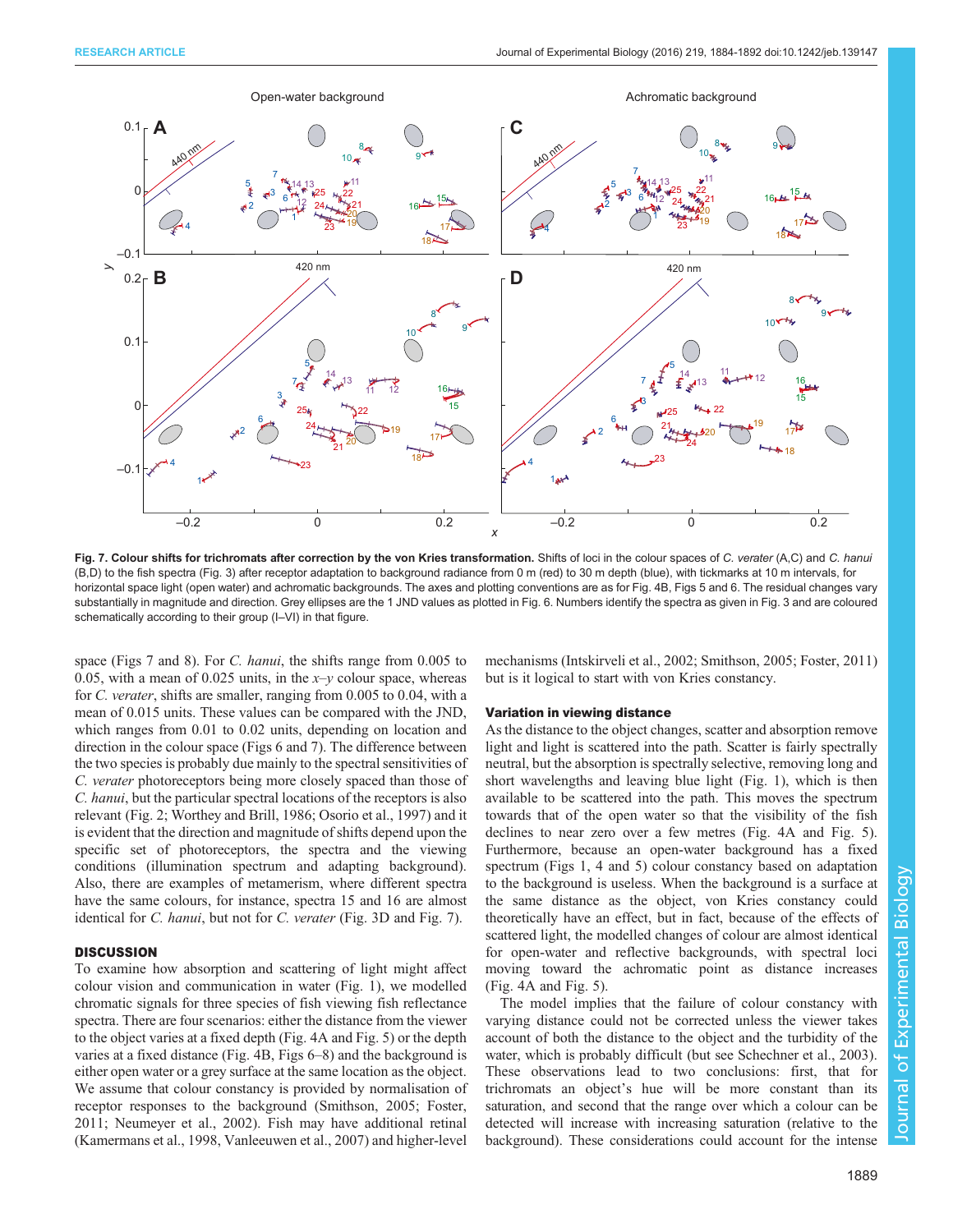<span id="page-6-0"></span>

Fig. 8. Colour shifts due to colour constancy failure differ between the two Chromis species and between related spectra. (A) Modelled colour shifts experienced between 0 and 30 m. Shifts are maximum displacements over the depth range 0–30 m for an open-water background [\(Fig. 7](#page-5-0)). The mean shifts for C. verater and C. hanui are 0.0152 and 0.0256, respectively; the correlation coefficient between shifts is 0.78. A JND is approximately 0.01– 0.02 units ([Fig. 7](#page-5-0)). Numbers identify the spectra as given in [Fig. 3,](#page-2-0) and are coloured schematically according to their group (I–VI). (B) Examples of spectra giving low (<0.015), medium (0.015–0.03) and high (>0.03) shifts for C. hanui. One of each of the spectra from classes I–VI ([Fig. 3](#page-2-0)) that fall into the relevant range is illustrated. The spectra are normalised, and numbered as in [Fig. 3.](#page-2-0)

colours of some aquatic animals. Furthermore, at least for dichromats like S. helleri ([Losey et al., 2003\)](#page-7-0), which cannot distinguish hue from saturation (see Materials and Methods), this conclusion is consistent with the view that colour vision is concerned more with pattern recognition than object colour [\(Munz and McFarland, 1973](#page-7-0); [Marshall et al., 2006](#page-7-0); [Sabbah and](#page-7-0) [Hawryshyn, 2013](#page-7-0)).

#### Variation in depth

With varying depth but at a fixed viewing distance, spectrally selective light attenuation by water alters colours. In the absence of receptor adaptation – or some equivalent colour constancy mechanism – all colours shift towards the illumination locus with increasing depth ([Fig. 6\)](#page-4-0). However, as on land ([Smithson, 2005](#page-8-0); [Foster, 2011](#page-7-0)), the von Kries transformation would be effective, so that a fish viewing an object from a fixed distance can achieve useful colour constancy over a range of depths. Sometimes, over tens of metres, the residual shifts – which correspond to failures of colour constancy – are negligible, falling below the discrimination threshold [\(Fig. 4B](#page-3-0), [Figs 7](#page-5-0) and 8). As expected from theory [\(Worthey and Brill, 1986;](#page-8-0) [Osorio et al., 1997](#page-7-0)), the more widely separated receptors of C. hanui suffer shifts that are, on average, 40% larger than C. verater. In theory, higher-level mechanisms might compensate for such failures, but the fact that the residual shifts vary in magnitude and direction [\(Figs 7](#page-5-0) and 8) would complicate any such compensation.

Assuming that accurate judgement of colour over depth is relevant, what are the consequences of the evolution and co-evolution of fish photoreceptor spectral sensitivities and reflectance spectra? It is notable that colour changes for different spectra vary both in their magnitudes and in their directions in the trichromatic colour spaces [\(Figs 3](#page-2-0), [7](#page-5-0) and 8). Many spectra shift towards the short wavelength (bottom left) corner of the colour triangle, but blue spectra (e.g. spectra 8, 9 and 10) shift towards the long wavelength corner (bottom right). Similarly, the magnitudes of shifts in the trichromat colour spaces are not easily predictable, either from the location of the colours in their chromaticity diagrams [\(Figs 7](#page-5-0) and 8) or from their grouping identified by the  $k$ -means clustering algorithm ([Figs 3](#page-2-0) and 8): the largest shifts tend to be for spectra with high reflectance at longer wavelengths, such as those in group V, and the smallest shifts being for those such as group III with high reflectance at short wavelengths, but there is much variation between related spectra, especially for the reddish colours in group I. Moreover, shifts can be different for spectra that have similar colour loci: for example, for *S. helleri* spectra 6 and 11 [\(Fig. 4B](#page-3-0)), and for C. hanui, spectra 11 and 12 ([Fig. 7](#page-5-0)B); the latter difference probably arises because spectrum 12 is double peaked [\(Fig. 3\)](#page-2-0). The unpredictability of these colour changes implies that it would be difficult to apply a simple rule to compensate for them and that the stability of the colour of a given spectrum is contingent upon the local visual environment and the colour vision of the receiver.

#### Colour and communication in water

Communication depends on a receiver being able to discriminate different possible states of the signaller. Much work implies that object colour is important for fish communication, as it is on land (see Introduction; [Osorio and Vorobyev, 2008\)](#page-7-0), but the widespread occurrence of dichromacy in coral reef fish, coupled with recognition of the problem of colour constancy ([Marshall et al.,](#page-7-0) [2003b; Marshall and Vorobyev, 2003\)](#page-7-0) suggests that this view may be simplistic. Instead, it is argued that receptor sensitivities evolve to benefit contrast with the background, as proposed by the offset hypothesis ([Loew and Lythgoe, 1975; Sabbah and Hawryshyn,](#page-7-0) [2013\)](#page-7-0) and likewise, that the displays of reef fish are adapted to produce conspicuous body patterns [\(Marshall et al., 2003b\)](#page-7-0).

Despite the problems faced by colour vision in water, we find that, at least for trichromatic fish (and by implication for tetrachromatic species), colour constancy can effectively limit colour shifts associated spectral absorption of light at varying depths, but not light scattering with varying distance. It follows that if the level of pigmentation, which typically affects saturation, is an informative component of a colour signal [\(Milinski and Bakker,](#page-7-0) [1990; Hill and Montgomerie, 1994\)](#page-7-0), decisions about object colour, for instance in mate choice, even in clear water should be made at fixed ranges of less than 1 m. Similarly, it follows that for colour variation in saturation, but not so much in hue, the opposite sex always looks better when nearer. Therefore, fish gain from coming closer – although signals are really only fairly compared if they originate from the same distance.

Trichromats can separate hue from saturation, and hue is affected little by veiling light ([Fig. 5\)](#page-4-0). Taking account of both scattering and absorption, this implies that the best colours for signalling in water should be saturated, with minimal hue shift following receptor adaptation to the background. Hue changes would then be robust and potentially informative. In general, von Kries colour constancy favours small photoreceptor separations [\(Figs 2,](#page-1-0) [7](#page-5-0) and 8; [Osorio](#page-7-0) [et al., 1997](#page-7-0)) but beyond this, both the magnitudes and the directions of changes are variable, being dependent upon interactions between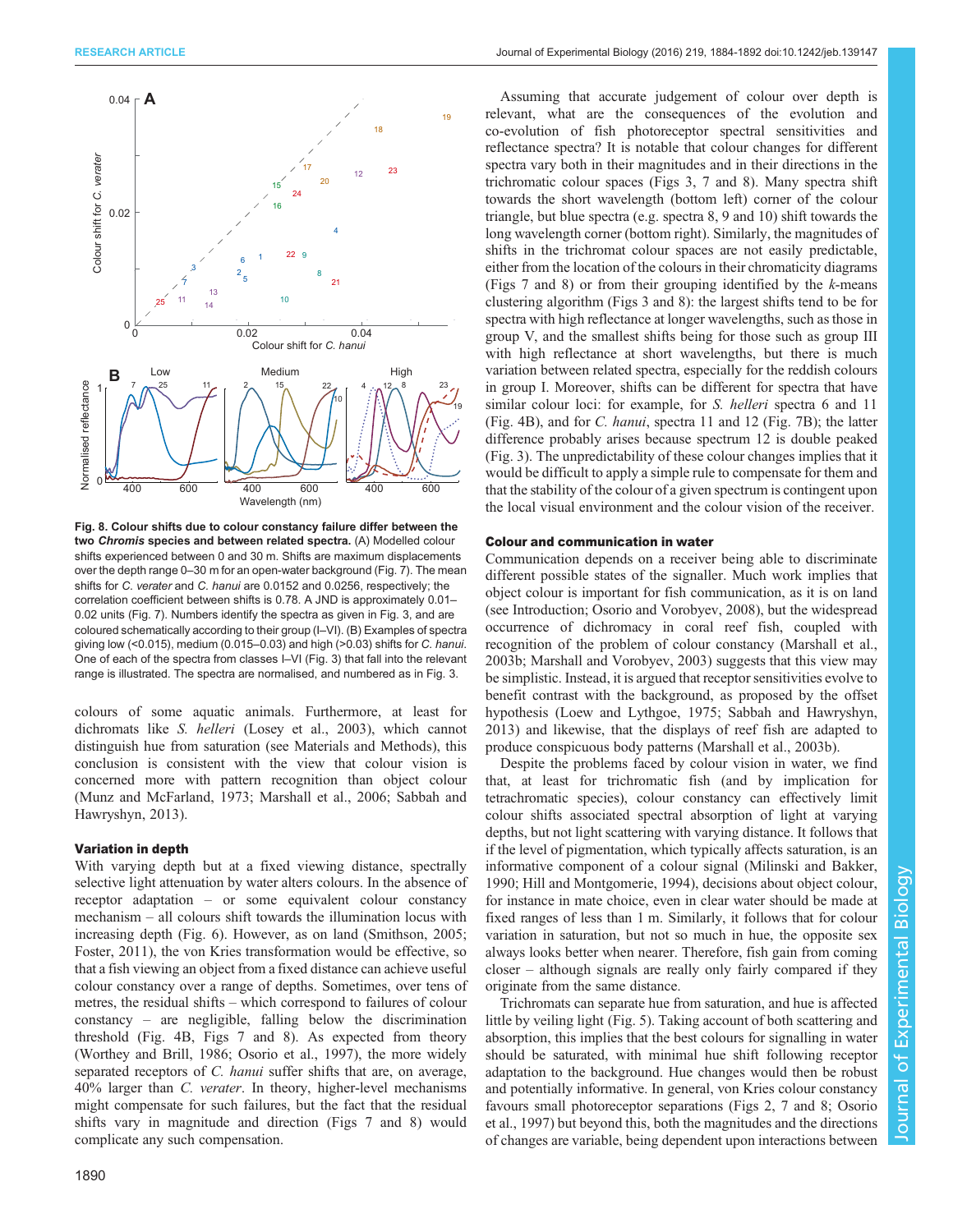<span id="page-7-0"></span>the photoreceptor spectral sensitivities, reflectance spectra and the visual environment. For example, in clear coastal seawater for C. verater, with its closely spaced photoreceptor spectral sensitivities, many of the bluish spectra would be satisfactory, [\(Figs 2](#page-1-0), [3](#page-2-0), [7](#page-5-0) and [8\)](#page-6-0). By comparison, the larger spectral separation of C. hanui photoreceptors increases chromatic signals [\(Figs 5](#page-4-0) and [7\)](#page-5-0), but this advantage may be negated by the failure of colour constancy [\(Figs 7](#page-5-0) and [8](#page-6-0); and also by reduced quantum catch). Saturated colours, such as 4, 15 and 18 ([Fig 3A](#page-2-0),D,E), where constancy failures with depth cause shifts in saturation would potentially be useful, because their hue can offer a reliable signal, whereas colour 23 [\(Fig. 3F](#page-2-0)), which has substantial hue shift would be less good.

Our prediction that there will be co-evolutionary interactions between the spectral sensitivities of photoreceptors used for colour vision by aquatic animals and the signalling colours directed at them (Osorio and Vorobyev, 2008; Cheney et al., 2009; Cheney and Marshall, 2009; Hofmann et al., 2009) contrasts with the sensitivity hypotheses, which proposes that fish photoreceptor spectral sensitivities tend to match the ambient illumination spectrum (Lythgoe, 1979; Bowmaker et al., 1994). It may therefore be worthwhile to take account of how colour constancy might affect the evolution and co-evolution of fish colours and of photoreceptor spectral sensitivities ([Seehausen et al., 2008;](#page-8-0) Miyagi et al., 2012; Maan and Sefc, 2013).

#### Acknowledgements

We thank Tim Caro and Devi Stuart-Fox for comments on the manuscript.

#### Competing interests The authors declare no competing or financial interests.

#### Author contributions

D.O., L.W. and N.J.M. conceived the study; L.W. and S.J. did the modelling. All authors contributed to writing the paper.

#### Funding

This work was funded by a Biotechnology and Biological Sciences Research Council PhD scholarship to L.W.; an Australian National University Visiting Fellowship and the Wissenschaftskolleg zu Berlin to D.O. N.J.M. was supported by the Australian Research Council.

#### References

- Baddeley, R. and Attewell, D. [\(2009\). The relationship between language and the](http://dx.doi.org/10.1111/j.1467-9280.2009.02412.x) [environment: information theory shows why we have only three lightness terms.](http://dx.doi.org/10.1111/j.1467-9280.2009.02412.x) [Psychol. Sci.](http://dx.doi.org/10.1111/j.1467-9280.2009.02412.x) 20, 1100-1107.
- Barlow, H. B. [\(1982\). What causes trichromacy? A theoretical analysis using comb](http://dx.doi.org/10.1016/0042-6989(82)90099-2)[filtered spectra.](http://dx.doi.org/10.1016/0042-6989(82)90099-2) Vision Res. 22, 635-643.
- [Bowmaker, J. K., Govardovskii, V. I., Shukolyukov, S. A., Zueva, L. V., Hunt,](http://dx.doi.org/10.1016/0042-6989(94)90015-9) [D. M., Sideleva, V. G. and Smirnova, O. G.](http://dx.doi.org/10.1016/0042-6989(94)90015-9) (1994). Visual pigments and the [photic environment: the cottoid fish of Lake Baikal.](http://dx.doi.org/10.1016/0042-6989(94)90015-9) Vision Res. 34, 591-605.
- [Brainard, D. H. and Freeman, W. T.](http://dx.doi.org/10.1364/JOSAA.14.001393) (1997). Bayesian color constancy. J. Opt. Soc. Am. A. 14[, 1393-1411.](http://dx.doi.org/10.1364/JOSAA.14.001393)
- Buchsbaum, G. and Gottschalk, A. [\(1983\). Trichromacy, opponent colours coding](http://dx.doi.org/10.1098/rspb.1983.0090) [and optimum colour information transmission in the retina.](http://dx.doi.org/10.1098/rspb.1983.0090) Proc. R. Soc. B Biol. Sci. 220[, 89-113.](http://dx.doi.org/10.1098/rspb.1983.0090)
- Cheney, K. L. and Marshall, N. J. [\(2009\). Mimicry in coral reef fish: how accurate is](http://dx.doi.org/10.1093/beheco/arp017) [this deception in terms of color and luminance?](http://dx.doi.org/10.1093/beheco/arp017) Behav. Ecol. 20, 459-468.
- [Cheney, K. L., Grutter, A. S., Blomberg, S. P. and Marshall, N. J.](http://dx.doi.org/10.1016/j.cub.2009.06.028) (2009). Blue and [yellow signal cleaning behavior in coral reef fishes.](http://dx.doi.org/10.1016/j.cub.2009.06.028) Curr. Biol. 19, 1283-1287.
- [Chittka, L., Faruq, S., Skorupski, P. and Werner, A.](http://dx.doi.org/10.1007/s00359-014-0897-z) (2014). Colour constancy in insects. [J. Comp. Physiol. A.](http://dx.doi.org/10.1007/s00359-014-0897-z) 200, 435-448.
- Cronin, T. W., Johnsen, S., Marshall, N. J. and Warrant, E. J. (2014). Visual Ecology. Princeton, NJ: Princeton University Press.
- Dörr, S. and Neumeyer, C. [\(1997\). Simultaneous color contrast in goldfish](http://dx.doi.org/10.1016/S0042-6989(96)00320-3) a [quantitative study.](http://dx.doi.org/10.1016/S0042-6989(96)00320-3) Vision Res. 37, 1581-1593.
- Dörr, S. and Neumeyer, C. [\(2000\). Color constancy in goldfish: the limits.](http://dx.doi.org/10.1007/s003590000141) J. Comp. [Physiol. A Sens. Neural Behav. Physiol.](http://dx.doi.org/10.1007/s003590000141) 186, 885-896.
- [Elmer, K. R., Lehtonen, T. K. and Meyer, A.](http://dx.doi.org/10.1111/j.1558-5646.2009.00736.x) (2009). Color assortative mating [contributes to sympatric divergence of neotropical cichlid fish.](http://dx.doi.org/10.1111/j.1558-5646.2009.00736.x) Evolution 63, [2750-2757.](http://dx.doi.org/10.1111/j.1558-5646.2009.00736.x)
- Foster, D. H. [\(2011\). Color constancy.](http://dx.doi.org/10.1016/j.visres.2010.09.006) Vision Res. 51, 674-700.
- [Gegenfurtner, K. R. and Kiper, D. C.](http://dx.doi.org/10.1146/annurev.neuro.26.041002.131116) (2003). Color vision. Ann. Rev. Neurosci. 26, [181-206.](http://dx.doi.org/10.1146/annurev.neuro.26.041002.131116)
- Hill, G. E. and Montgomerie, R. [\(1994\). Plumage colour signals nutritional](http://dx.doi.org/10.1098/rspb.1994.0140) [condition in the house finch.](http://dx.doi.org/10.1098/rspb.1994.0140) Proc. R. Soc. B Biol. Sci. 258, 47-52.
- Hofmann, C. M., O'[Quin, K. E., Marshall, N. J., Cronin, T. W., Seehausen, O. and](http://dx.doi.org/10.1371/journal.pbio.1000266) Carleton, K. L. [\(2009\). The eyes have it: regulatory and structural changes both](http://dx.doi.org/10.1371/journal.pbio.1000266) [underlie cichlid visual pigment diversity.](http://dx.doi.org/10.1371/journal.pbio.1000266) PLoS Biol. 7, e1000266.
- Houde, A. E. (1997). Sex, Color, and Mate Choice in Guppies. Princeton, NJ: Princeton University Press.
- [Intskirveli, I. E., Roinishvili, M. O. and Kezeli, A. R.](http://dx.doi.org/10.1155/NP.2002.205) (2002). Experience-dependent [color constancy in guppies \(](http://dx.doi.org/10.1155/NP.2002.205)Poecilia reticulata). Neural Plasticity 9, 205-216. Jerlov, N. G. (1976). Marine Optics. Amsterdam: Elsevier.
- Johnsen, S. (2012). The Optics of Life: A Biologist's Guide to Light in Nature. Princeton, NJ: Princeton University Press.
- [Kamermans, M., Kraaij, D. A. and Spekreijse, H.](http://dx.doi.org/10.1017/S0952523898154172) (1998). The cone/horizontal cell [network: a possible site for color constancy.](http://dx.doi.org/10.1017/S0952523898154172) Visual Neurosci. 15, 787-797.
- Kelber, A. and Osorio, D. [\(2010\). From spectral information to animal colour vision:](http://dx.doi.org/10.1098/rspb.2009.2118) [experiments and concepts.](http://dx.doi.org/10.1098/rspb.2009.2118) Proc. R. Soc. B Biol. Sci. 277, 1617-1625.
- [Kelber, A., Vorobyev, M. and Osorio, D.](http://dx.doi.org/10.1017/S1464793102005985) (2003). Animal colour vision: behavioural [tests and physiological concepts.](http://dx.doi.org/10.1017/S1464793102005985) Biol. Rev. Camb. Philos. Soc. 78, 81-118.
- Livingstone, M. and Hubel, D. [\(1988\). Segregation of form, color, movement, and](http://dx.doi.org/10.1126/science.3283936) [depth: anatomy, physiology, and perception.](http://dx.doi.org/10.1126/science.3283936) Science 240, 740-749.
- Loew, E. R. and Lythgoe, J. N. [\(1975\). The ecology of cone pigments in teleost](http://dx.doi.org/10.1016/0042-6989(78)90150-5) fishes. [Vision Res.](http://dx.doi.org/10.1016/0042-6989(78)90150-5) 18, 715-722.
- [Losey, G. S., McFarland, W. N., Loew, E. R., Zamzow, J. P., Nelson, P. A. and](http://dx.doi.org/10.1643/01-053) Marshal, N. J. [\(2003\). Visual biology of Hawaiian coral reef fishes. I. Ocular](http://dx.doi.org/10.1643/01-053) [transmission and visual pigments.](http://dx.doi.org/10.1643/01-053) Copeia 2003, 433-454.
- Lythgoe, J. N. (1979). The Ecology of Vision. Oxford: Oxford University Press.
- Maan, M. E. and Sefc, K. M. [\(2013\). Colour variation in cichlid fish: developmental](http://dx.doi.org/10.1016/j.semcdb.2013.05.003) [mechanisms, selective pressures and evolutionary consequences.](http://dx.doi.org/10.1016/j.semcdb.2013.05.003) Semin. Cell Dev. Biol. 24[, 516-528.](http://dx.doi.org/10.1016/j.semcdb.2013.05.003)
- Maloney, L. T. [\(1986\). Evaluation of linear models of surface spectral reflectance](http://dx.doi.org/10.1364/JOSAA.3.001673) [with small numbers of parameters.](http://dx.doi.org/10.1364/JOSAA.3.001673) J. Opt. Soc. Am. A 3, 1673-1683.
- Marshall, N. J. and Vorobyev, M. (2003). The design of color signals and color vision in fishes. In Sensory Processing in the Aquatic Environment (ed. N. J. Marshall and S. P. Collin), pp. 194-222. New York: Springer.
- [Marshall, N. J., Jennings, K., McFarland, W. N., Loew, E. R. and Losey, G. S.](http://dx.doi.org/10.1643/01-055) [\(2003a\). Visual biology of Hawaiian coral reef fishes. II. Colors of Hawaiian coral](http://dx.doi.org/10.1643/01-055) reef fish. Copeia 2003[, 455-466.](http://dx.doi.org/10.1643/01-055)
- [Marshall, N. J., Jennings, K., McFarland, W. N., Loew, E. R. and Losey, G. S.](http://dx.doi.org/10.1643/01-056) [\(2003b\). Visual biology of Hawaiian coral reef fishes. III. Environmental light and](http://dx.doi.org/10.1643/01-056) [an integrated approach to the ecology of reef fish vision.](http://dx.doi.org/10.1643/01-056) Copeia 2003, 467-480.
- Marshall, N. J., Vorobyev, M. and Siebeck, U. E. (2006). What does a reef fish see when it sees a reef fish? Eating 'Nemo'. In Communication in Fishes (ed. F. Ladich, S. P. Collin, A. P. Moller and B. G. Kapoor), pp. 393-422. Endfield, NH: Science Publishers Inc.
- McFarland, W. N. and Munz, F. W. [\(1975\). The evolution of photopic visual](http://dx.doi.org/10.1016/0042-6989(75)90003-6) [pigments in fishes.](http://dx.doi.org/10.1016/0042-6989(75)90003-6) Vision Res. 15, 1071-1080.
- Milinski, M. and Bakker, T. C. M. [\(1990\). Female sticklebacks use male coloration](http://dx.doi.org/10.1038/344330a0) [in mate choice and hence avoid parasitized males.](http://dx.doi.org/10.1038/344330a0) Nature 344, 330-333.
- [Miyagi, R., Terai, Y., Aibara, M., Sugawara, T., Imai, H., Tachida, H., Mzighani,](http://dx.doi.org/10.1093/molbev/mss139) [S. I., Okitsu, T., Wada, A. and Okada, N.](http://dx.doi.org/10.1093/molbev/mss139) (2012). Correlation between nuptial [colors and visual sensitivities tuned by opsins leads to species richness in](http://dx.doi.org/10.1093/molbev/mss139) [sympatric Lake Victoria cichlid fishes.](http://dx.doi.org/10.1093/molbev/mss139) Mol. Biol. Evol. 29, 3281-3296.
- Mobley, C. D. (1994). Light and Water: Radiative Transfer in Natural Waters. New York, USA: Academic Press.
- Munz, F. W. and McFarland, W. N. [\(1973\). The significance of spectral position in](http://dx.doi.org/10.1016/0042-6989(73)90060-6) [the rhodopsins of tropical marine fishes.](http://dx.doi.org/10.1016/0042-6989(73)90060-6) Vision Res. 13, 1829-1874.
- Neumeyer, C. [\(1992\). Tetrachromatic color vision in goldfish: evidence from color](http://dx.doi.org/10.1007/BF00194111) [mixture experiments.](http://dx.doi.org/10.1007/BF00194111) J. Comp. Physiol. A 171, 639-649.
- Neumeyer, C., Dö[rr, S., Fritsch, J. and Kardelky, C.](http://dx.doi.org/10.1068/p05sp) (2002). Colour constancy in [goldfish and man: influence of surround size and lightness.](http://dx.doi.org/10.1068/p05sp) Perception 31, [171-187.](http://dx.doi.org/10.1068/p05sp)
- Olsson, P., Lind, O. and Kelber, A. [\(2015\). Bird colour vision: behavioural](http://dx.doi.org/10.1242/jeb.111187) [thresholds reveal receptor noise.](http://dx.doi.org/10.1242/jeb.111187) J. Exp. Biol. 218, 184-193.
- Osorio, D. and Vorobyev, M. [\(2005\). Photoreceptor spectral sensitivities in](http://dx.doi.org/10.1098/rspb.2005.3156) [terrestrial animals: adaptations for luminance and colour vision.](http://dx.doi.org/10.1098/rspb.2005.3156) Proc. R. Soc. B Biol. Sci. 272[, 1745-1752.](http://dx.doi.org/10.1098/rspb.2005.3156)
- Osorio, D. and Vorobyev, M. [\(2008\). A review of the evolution of animal colour](http://dx.doi.org/10.1016/j.visres.2008.06.018) [vision and visual communication signals.](http://dx.doi.org/10.1016/j.visres.2008.06.018) Vision Res. 48, 2042-2051.
- [Osorio, D., Marshall, N. J. and Cronin, T. W.](http://dx.doi.org/10.1016/S0042-6989(97)00136-3) (1997). Stomatopod photoreceptor [spectral tuning as an adaptation for colour constancy in water.](http://dx.doi.org/10.1016/S0042-6989(97)00136-3) Vision Res. 37, [3299-3309.](http://dx.doi.org/10.1016/S0042-6989(97)00136-3)

Sabbah, S. and Hawryshyn, C. W. [\(2013\). What has driven the evolution of multiple](http://dx.doi.org/10.1186/1741-7007-11-77) [cone classes in visual systems: object contrast enhancement or light flicker](http://dx.doi.org/10.1186/1741-7007-11-77) [elimination?](http://dx.doi.org/10.1186/1741-7007-11-77) BMC Biol. 11, 77.

Rubin, J. M. and Richards, W. A. [\(1982\). Color vision and image intensities: when](http://dx.doi.org/10.1007/BF00336194) [are changes material?](http://dx.doi.org/10.1007/BF00336194) Biol. Cybern. 45, 215-226.